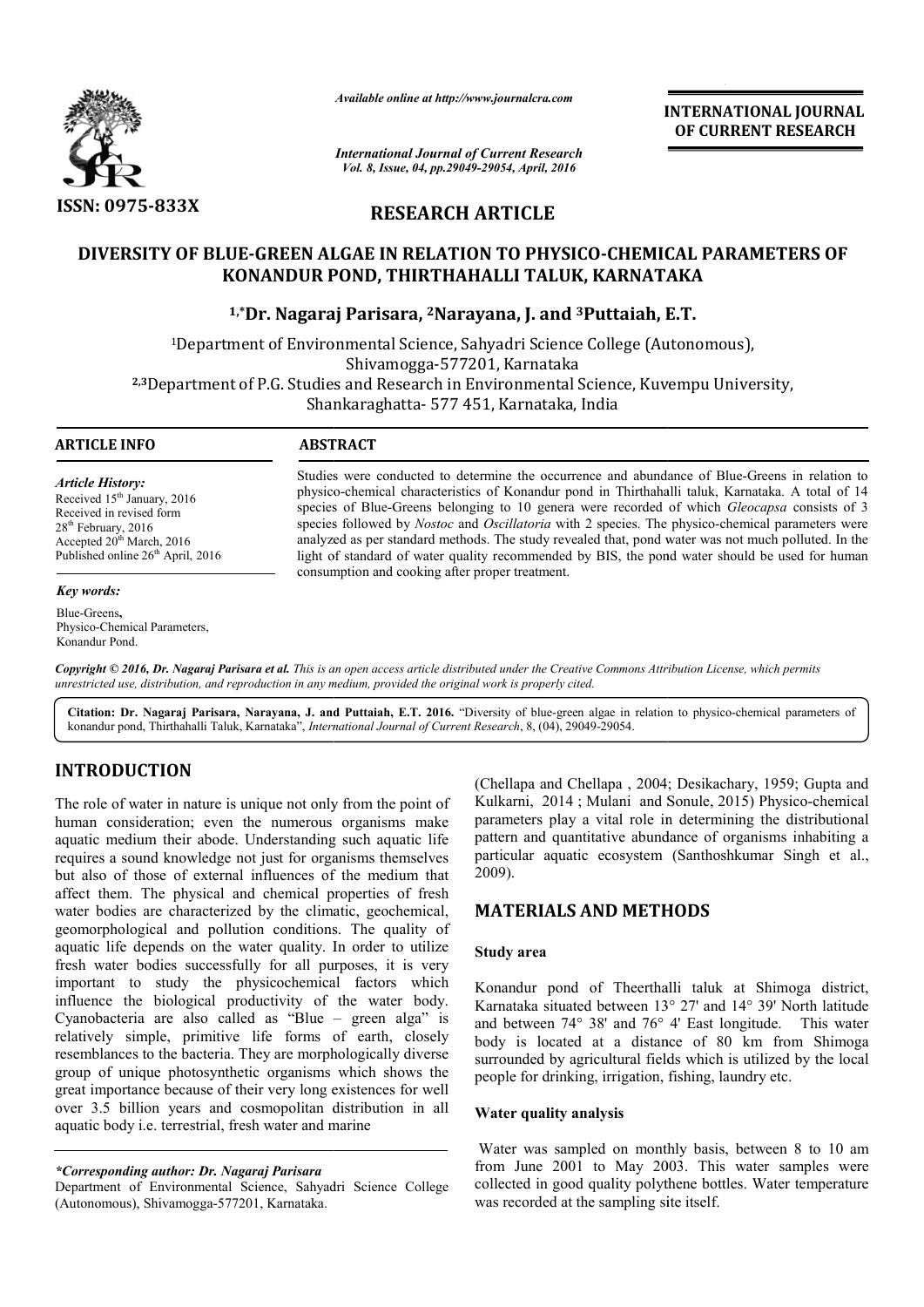| <b>Parameters</b> |                          | A1                     | A2 | A3                      | A <sub>4</sub>             | A5                  | A6                     | A7    | A8                            | A9               | ${\bf A10}$ | A11               | A12    | A13               | A14    | A15                            | A16    | A17          | A18          | A19   |       |
|-------------------|--------------------------|------------------------|----|-------------------------|----------------------------|---------------------|------------------------|-------|-------------------------------|------------------|-------------|-------------------|--------|-------------------|--------|--------------------------------|--------|--------------|--------------|-------|-------|
| <b>MONTHS</b>     | 2001                     | Jun                    | 35 | 32                      | 7.1                        | 20.2                | 68                     | 4.22  | 12.4                          | 0.92             | 12.2        | 28.6              | 42     | 8.24              | 2.84   | 7.8                            | 11.4   | 2.1          | 0.18         | 0.6   | 52    |
|                   |                          | Jul                    | 34 | 30                      | 7.2                        | 20                  | 66                     | 4.68  | 12.2                          | 0.98             | 10.6        | 26.8              | 40.5   | 8.12              | 2.14   | 7.6                            | 12     | 1.98         | 0.23         | 0.62  | 48    |
|                   |                          | Aug                    | 31 | 27                      | 7.1                        | 20.2                | 66.4                   | 4.92  | 11.2                          | 1.2              | 10.2        | 26.36             | 40.44  | 9.02              | 2.64   | 6.78                           | 12.2   | 1.78         | 0.12         | 0.8   | 54.22 |
|                   |                          | Sep                    | 31 | 27                      | 7.3                        | 19.2                | 58.06                  | 5.12  | 11.8                          | 1.22             | 10.8        | 25.02             | 41.5   | 9.2               | 2.02   | 7.42                           | 11.4   | 1.88         | 0.16         | 0.12  | 52.12 |
|                   |                          | Oct                    | 31 | $28\,$                  | 7.1                        | 16.6                | 59.2                   | 5.24  | 10.4                          | 1.22             | 9.8         | 22.6              | 41.5   | 6.8               | 1.22   | 5.8                            | 14     | 1.1          | 1.22         | 0.92  | 51.42 |
|                   |                          | <b>Nov</b>             | 29 | 26                      | 7.1                        | 12.2                | 58.72                  | 5.54  | 9.42                          | 1.42             | 8.6         | 23                | 42.2   | 7.1               | 1.92   | 6.28                           | 14.2   | 1.32         | 0.92         | 0.8   | 50.2  |
|                   |                          | Dec                    | 27 | 26                      | 6.9                        | 14.4                | 48.6                   | 6322  | 8.72                          | 1.48             | 8.8         | 24                | 42.5   | 7.8               | 1.94   | 5.28                           | 14.6   | 1.11         | 1.1          | 0.96  | 54.2  |
|                   |                          | Jan                    | 30 | 28                      | 7.1                        | 12.8                | 46.41                  | 6.88  | 8.22                          | 1.32             | 6.6         | 22.6              | $42\,$ | 6.4               | 1.2    | 4.9                            | 13.2   | 0.82         | 1.22         | 0.8   | 58.8  |
|                   |                          | Feb                    | 31 | 29                      | 6.8                        | 14.5                | 46.2                   | 5.12  | 8.4                           | 1.21             | 6.4         | 22.6              | 43.12  | 7.4               | 1.82   | 4.8                            | 10.4   | 1.8          | 1.5          | 0.9   | 64.2  |
|                   | 2002                     | Mar                    | 35 | 30                      | 7.2                        | 12.8                | 60.22                  | 3.98  | 8.9                           | 1.24             | 8.6         | 18                | 42.62  | 7.2               | 2      | 6.8                            | 12     | 1.56         | 1.06         | 0.98  | 52.8  |
|                   |                          | Apr                    | 34 | 30                      | 6.8                        | 14                  | 66.82                  | 3.98  | 9.2                           | 1.38             | 9.2         | 16                | 48.4   | 8.2               | 2.8    | 8.2                            | 16.2   | 0.8          | $\mathbf{1}$ | 0.98  | 54    |
|                   |                          | May                    | 32 | 29                      | 7.2                        | 14.2                | 72.12                  | 3.82  | 8.4                           | 1.58             | 12.2        | 16.2              | 49.6   | 7.6               | 2.34   | 8.6                            | 17.6   | $\mathbf{1}$ | 0.36         | 0.88  | 52.6  |
|                   |                          | Jun                    | 31 | 29                      | 7.2                        | 20.6                | 70.4                   | 4.12  | 9.2                           | 0.68             | 11.6        | 19.6              | 44     | 9.52              | 3.2    | 7.4                            | 14.2   | $\mathbf{1}$ | 0.9          | 0.99  | 60.4  |
|                   |                          | Jul                    | 30 | 28                      | 7.3                        | 20.8                | 69.6                   | 4.42  | 9.4                           | 0.72             | 12.4        | 26.5              | 42     | 9.96              | 3      | 7.2                            | 13.2   | 1.05         | 1.06         | 0.38  | 55.4  |
|                   |                          | Aug                    | 28 | 26                      | 6.8                        | 19.8                | 67.3                   | 4.88  | 9.8                           | 1.4              | 11.2        | 26.4              | 41.66  | 9.44              | 2.89   | $\tau$                         | 14.2   | 0.6          | 0.36         | 0.89  | 56.8  |
|                   |                          | Sep                    | 29 | 27                      | 7.3                        | 20.2                | 65.7                   | 5.1   | 10.2                          | 1.62             | 10.6        | 26.2              | 38.66  | 9.5               | 2.56   | 6.45                           | 12.62  | 0.9          | 0.98         | 1.1   | 54.2  |
|                   |                          | Oct                    | 31 | 28                      | 7.1                        | 18                  | 63.2                   | 5.12  | 9.82                          | 1.44             | 10.2        | 22.4              | 39.62  | 6.8               | 2.8    | 6.2                            | 10.4   | $\mathbf{1}$ | 1.06         | 0.98  | 54.22 |
|                   |                          | Nov                    | 29 | 26                      | 7.1                        | 16                  | 61.7                   | 5.22  | 9.4                           | 1.41             | 9.4         | 21.5              | 41.1   | 6.92              | 2.81   | 6                              | 10     | 1.02         | 1.03         | 1.04  | 56.2  |
|                   |                          | Dec                    | 28 | 27                      | 7.2                        | 14.4                | 60.6                   | 5.11  | 9.2                           | 1.22             | 8.2         | 26.3              | 41.42  | 6.88              | 3.1    | 4.8                            | 10.4   | 1.1          | 0.66         | 1.6   | 58.6  |
|                   | 2003                     | Jan                    | 29 | 26                      | 7.2                        | 14                  | 59.6                   | 5.98  | 9                             | 1.22             | 6.12        | 24.6              | 40.1   | 6.9               | 3      | 3.9                            | 11.2   | 0.96         | 0.9          | 1.12  | 60    |
|                   |                          | Feb                    | 29 | 27                      | 7.1                        | 12.8                | 57.23                  | 5.28  | 8.8                           | 1.42             | 6           | 24.2              | 41.66  | 8.2               | 3.2    | 3.6                            | 11.4   | 1.88         | 1.26         | 0.66  | 62.4  |
|                   |                          | Mar                    | 30 | 28                      | 7.1                        | 12.6                | 56.4                   | 3.68  | 8.4                           | 1.1              | 7.4         | 18.2              | 42.52  | 8.2               | 3.1    | 6.4                            | 12.4   | 1.02         | 1.1          | 0.36  | 58.2  |
|                   |                          | Apr                    | 34 | 31                      | 7.1                        | 12.4                | 58.23                  | 3.64  | 8.2                           | 1.54             | 8.62        | 16.4              | 46.2   | 8.8               | 2.2    | 8.6                            | 13.6   | 0.98         | 0.88         |       | 54.6  |
|                   |                          | May                    | 36 | 35                      | 6.9                        | 12                  | 60.4                   | 3.52  | 7.8                           | 1.52             | 12.8        | 16.6              | 47.4   | 8.6               | 2.2    | 9.3                            | 15.2   | 0.64         | 0.33         | 0.89  | 52.2  |
|                   |                          | Avg                    | 31 | 28.3                    | 7.09                       | 16.03               | 61.13                  | 4.824 | 9.52                          | 1.269            | 9.523       | 22.52             | 42.52  | 8.0333            | 2.4558 | 6.546                          | 12.834 | 1.22         | 0.816        | 0.849 | 55.32 |
|                   |                          | Min                    | 27 | 26                      | 6.8                        | 12                  | 46.2                   | 3.52  | 7.8                           | 0.68             | 6           | 16                | 38.66  | 6.4               | 1.2    | 3.6                            | 10     | 0.6          | 0.12         | 0.12  | 48    |
|                   |                          | Max                    | 36 | 35                      | 7.3                        | 20.8                | 72.1                   | 6.88  | 12.4                          | 1.62             | 12.8        | 28.6              | 49.6   | 9.96              | 3.2    | 9.3                            | 17.6   | 2.1          | 1.5          | 1.6   | 64.2  |
|                   |                          | $AI = Air Temperature$ |    |                         |                            | $A5 =$ Conductivity |                        |       | $A9$ = Chemical oxygen demand |                  |             | $A13 = Magnesium$ |        |                   |        | $A17$ = Nitrate-nitrogen       |        |              |              |       |       |
|                   | $A2 = Water Temperature$ |                        |    | $A6$ = Dissolved oxygen |                            |                     | $A10$ = Total hardness |       |                               | $A14 =$ Sulphate |             |                   |        | $A18 = Phosphate$ |        |                                |        |              |              |       |       |
|                   | $A3 = pH$                |                        |    |                         | $A7$ = Free carbon dioxide |                     |                        |       | $A11 = Total alkalinity$      |                  |             | $A15 =$ Chloride  |        |                   |        | $A19$ = Total dissolved solids |        |              |              |       |       |

**Table 1. Physico-chemical parameters of Konandur pond during 2001-2003**

All parameters are expressed in terms of Mg/l except Temperature (°C), pH, Turbidity (NTU) and conductivity (μmhos).

A4 = Turbidity A8 = Biological oxygen demand A12 = Calcium A16 = Ammonical Nitrogen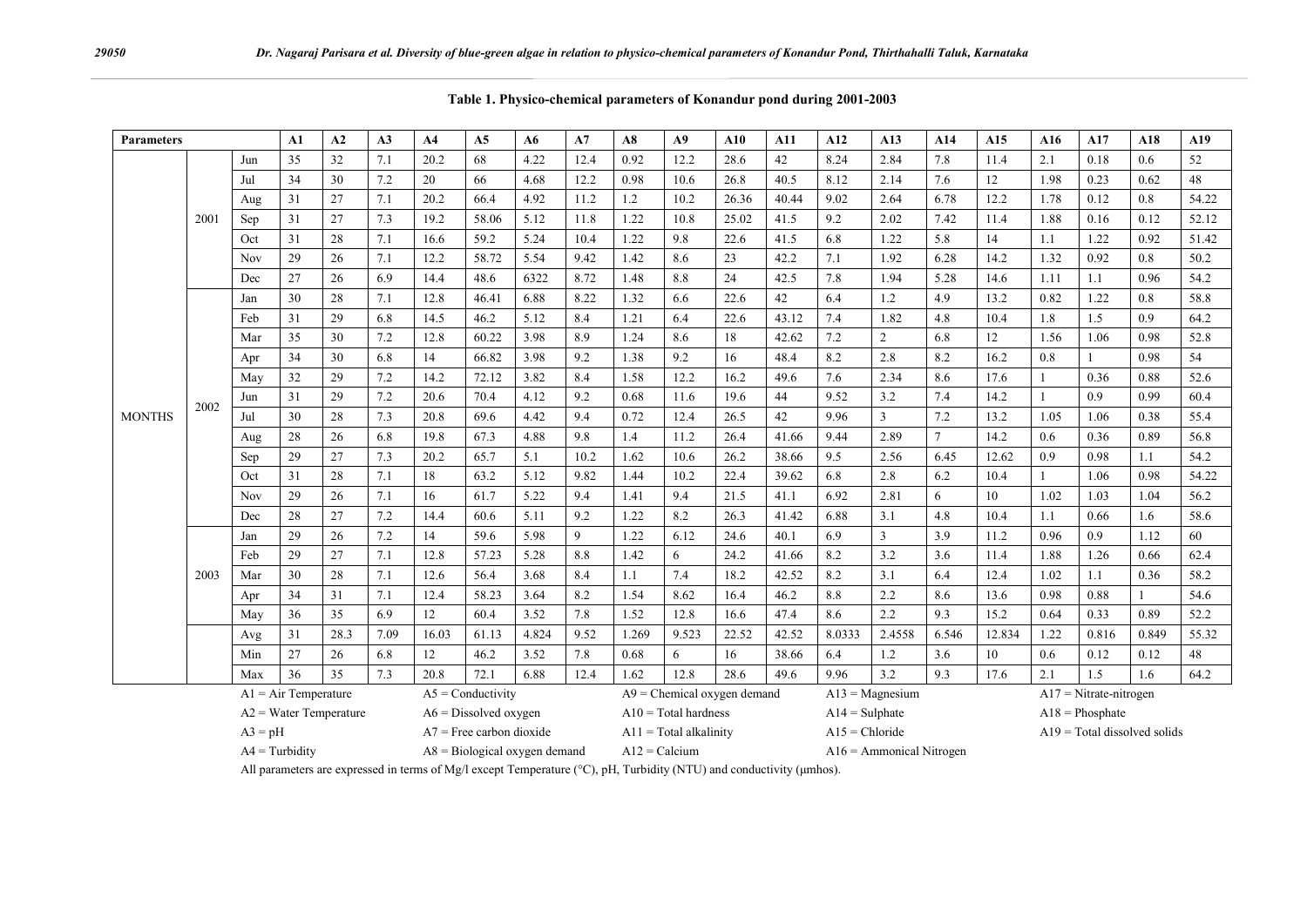## **Table 2. Seasonal variation of physico-chemical parameters of Konandur pond**

|                          | 2001-2002               |         |             | 2002-2003 |              |             |  |  |
|--------------------------|-------------------------|---------|-------------|-----------|--------------|-------------|--|--|
| Parameters               | Monsoon<br>Post-monsoon |         | Pre-monsoon | Monsoon   | Post-monsoon | Pre-monsoon |  |  |
| Air temperature          | 32.75                   | 29.25   | 32.25       | 29.5      | 29.25        | 33.00       |  |  |
| Water temperature        | 29.0                    | 27.00   | 30.25       | 27.5      | 26.75        | 29.5        |  |  |
| pH                       | 7.175                   | 7.05    | 7.05        | 7.15      | 7.15         | 7.00        |  |  |
| Turbidity                | 19.9                    | 14.00   | 12.45       | 20.35     | 15.6         | 13.875      |  |  |
| Conductivity             | 64.615                  | 53.2325 | 58.065      | 68.25     | 61.275       | 61.34       |  |  |
| Dissolved oxygen         | 4.735                   | 5.97    | 4.03        | 4.63      | 5.3575       | 4.225       |  |  |
| Free carbondioxide       | 11.9                    | 9.19    | 8.3         | 9.65      | 9.355        | 8.725       |  |  |
| Biological oxygen demand | 1.08<br>1.36            |         | 1.395       | 1.105     | 1.3225       | 1.3525      |  |  |
| Chemical oxygen demand   | 10.95                   | 8.45    | 8.705       | 11.45     | 8.48         | 9.1         |  |  |
| Total hardness           | 26.695                  | 23.05   | 18.85       | 24.675    | 23.7         | 18.2        |  |  |
| Total alkalinity         | 41.035                  | 42.05   | 44.45       | 41.58     | 40.06        | 45.935      |  |  |
| Calcium                  | 8.645                   | 7.025   | 8.45        | 9.605     | 6.875        | 7.6         |  |  |
| Magnesium                | 2.41                    | 1.57    | 2.675       | 2.9125    | 2.9275       | 2.24        |  |  |
| Sulphate                 | 7.4                     | 5.565   | 6.975       | 7.0125    | 5.225        | 7.1         |  |  |
| Chloride                 | 11.75                   | 14.00   | 13.15       | 13.555    | 10.5         | 14.05       |  |  |
| Ammonical nitrogen       | 1.925                   | 1.0575  | 1.13        | 0.8875    | 1.02         | 1.29        |  |  |
| Nitrate-Nitrogen         | 0.1725                  | 1.115   | 0.8925      | 0.825     | 0.9125       | 0.98        |  |  |
| Phosphate                | 0.535                   | 0.87    | 0.7275      | 0.84      | 1.185        | 0.935       |  |  |
| Total dissolved solids   | 51.585                  | 53.655  | 56.85       | 56.7      | 57.255       | 55.9        |  |  |

#### **Table 3. BIS standards for the potability of water**

| Sl.No. | Parameters               | Permissible limit | Maximum limit |
|--------|--------------------------|-------------------|---------------|
|        | Turbidity (NTU)          | 2.5               | 10            |
| 2      | pH                       | $7.0 - 8.5$       | $6.5 - 9.2$   |
|        | Dissolved oxygen         | 4.0               | 6.0           |
| 4      | Total dissolved solids   | 500               | 1500          |
|        | Biological oxygen demand | 2.0               | 3.0           |
| 6      | Total hardness           | 200               | 600           |
|        | Chemical oxygen demand   | 10                |               |
| 8      | Calcium                  | 75                | 200           |
| 9      | Magnesium                | 30                | 150           |
| 10     | Sulphate                 | 200               | 400           |
| 11     | Chloride                 | 200               | 1000          |
| 12     | Nitrate nitrogen         | 45                | 45            |
| 13     | Phosphate                |                   |               |
| 14     | Conductivity (umhos)     | 1000              | 2250          |

Source: Central pollution control Board

#### **Table 4 . Diversity of Blue-Greens in Konandur pond of Thirthahalli taluk during June 2001 to May 2003**

| Sl.No. | Name of the organism  |
|--------|-----------------------|
| 1      | Anabaena spiroides    |
| 2      | Chroococcus turgidus  |
| 3      | Gleocapsa magma       |
| 4      | Gleocapsa repustris   |
| 5      | Gloecapsa sanguinea   |
| 6      | Merismopedia punctate |
| 7      | Microcystis marginata |
| 8      | Nostoc linkia         |
| 9      | Nostoc microscopicum  |
| 10     | Oscillatoria earlei   |
| 11     | Oscillatoria tennuis  |
| 12     | Spirulina spiroides   |
| 13     | Scytonema hotmanii    |
| 14     | Arthrospira nidulans  |

Dissolved oxygen was fixed on the spot itself in BOD bottles. Remaining water quality parameters were estimated as per the standard methods (APHA, 1998). The water has undergone moderate changes in its physico-chemical properties due to

ecological degradation, overflowing of water from adjacent paddy fields and other excessive human activities. In the present investigation, an attempt has been made to assess the suitability of water for human consumption and domestic purposes.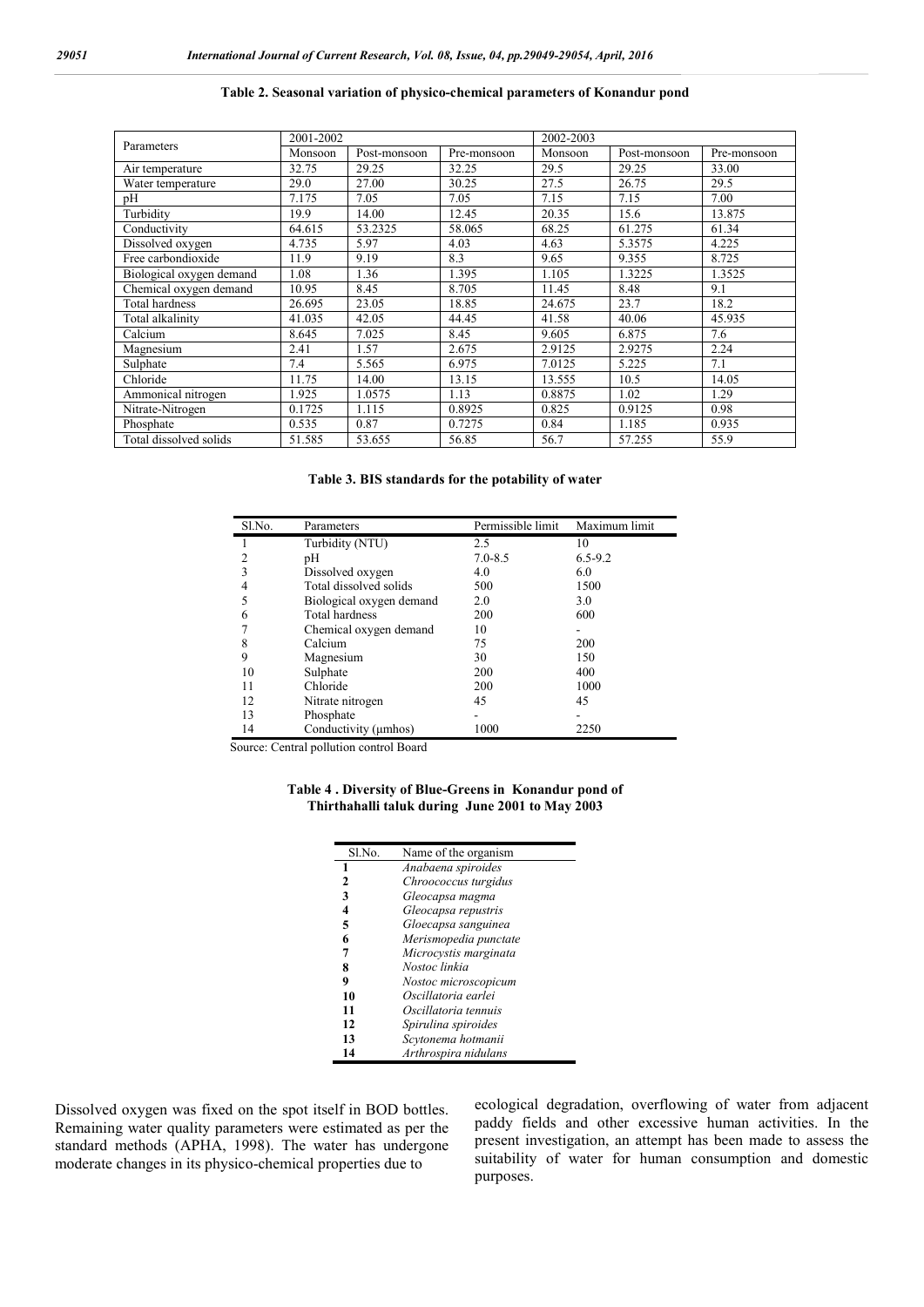#### **Table 5. Seasonal variation of Blue-Greens in Konandur pond**





**Figure 1. Monthly occurrence of Blue-Greens in Konandur pond (org/l) 2001-2003**

### **Estimation of Blue-Green algae**

Planktonic forms were collected by using a plankton net made of bolting silk cloth of meshes of 10 µm fixing a glass bottle of 100 ml at a narrow end. For taking the samples of qualitative analysis, the net was towed for 5 minutes just below the surface of water (Green and Holden, 1960). Tows were restricted to a small area around each sampling point. The samples were immediately transferred to other bottles and preserved by adding 4% formalin as per the practice of Welch (1948).

The qualitative estimation was done by taking one ml of sample from the stock samples at each time and repeated 5 times. Uniform distribution was made by agitating the samples thoroughly. Qualitative identification of planktonic organisms was done with the help of monographs and plankton are identified upto species level (Adoni et al., 1985 ; Bharathi and Hegde ,1982 ; Hegde and Bharathi (1985).

# **RESULTS AND DISCUSSION**

The increase of the human population and in turn increase of the pollution on the water bodies have resulted in growth of the microorganisms in such water. Due to increase in concentration of various parameters such as calcium, magnesium, phosphate, nitrogen and other components act directly on the growth of the phytoplankton and other microorganisms. The phytoplankton had been considered as one of the indicators of the water quality. The change in the water chemistry disturbs the aquatic flora and fauna that also includes the phytoplankton. Hence the study of the phytoplankton density and diversity have been carried out.

#### **Water Quality**

Physico-chemical parameters recorded from Konandur pond (Table 1). The average air temperature of the pond region is 31° C with a minimum of 27° C and a maximum of 36° C were recorded. The average water temperature of the pond shows 28.3° C and the values were fluctuated between 26 and 35° C. The pH of water is 7.1 which is the neutral condition and it was fluctuated between the circum neutral range (6.8-7.3). The turbidity of the pond water was found in the range between 12- 20.8 NTU and the average value was 16.03 NTU recorded in Konandur pond. Conductivity of the pond water was fluctuated between 46.2 and 72.12 µmhos/cm and the average was 61.13 mhos/cm. The average concentration of dissolved oxygen was 4.83 mg/l and the values were ranged between 3.52-6.88 mg/l.

The free carbon dioxide in the Konandur pond was fluctuated between 7.8 and 12.4 mg/1 and the average value of carbon dioxide during the study period is 9.52 mg/l. BOD concentration in Konandur pond was fluctuated between 0.68 to 1.62 mg/l and the average BOD was 1.27 mg/l. The average COD value was 9.52 mg /1 while the values were fluctuated between 6.0-12.8 mg/1. The total hardness of the water was fluctuated between 16-28.6 mg/l and the average hardness value in the pond shows 22.53 mg/l. The average value of the total alkalinity in this pond indicates 42.518 mg/l and the range of the value was between 38.66-49.6 mg/l. The average value of calcium concentration in this pond was 8.03 mg/1 and the range of this parameter was between 6.4-9.96 mg/l. The magnesium concentration in the pond shows less compared to calcium concentration and the average magnesium was 2.46 mg/l and the range of this parameter was between 1.2-3.2 mg/l.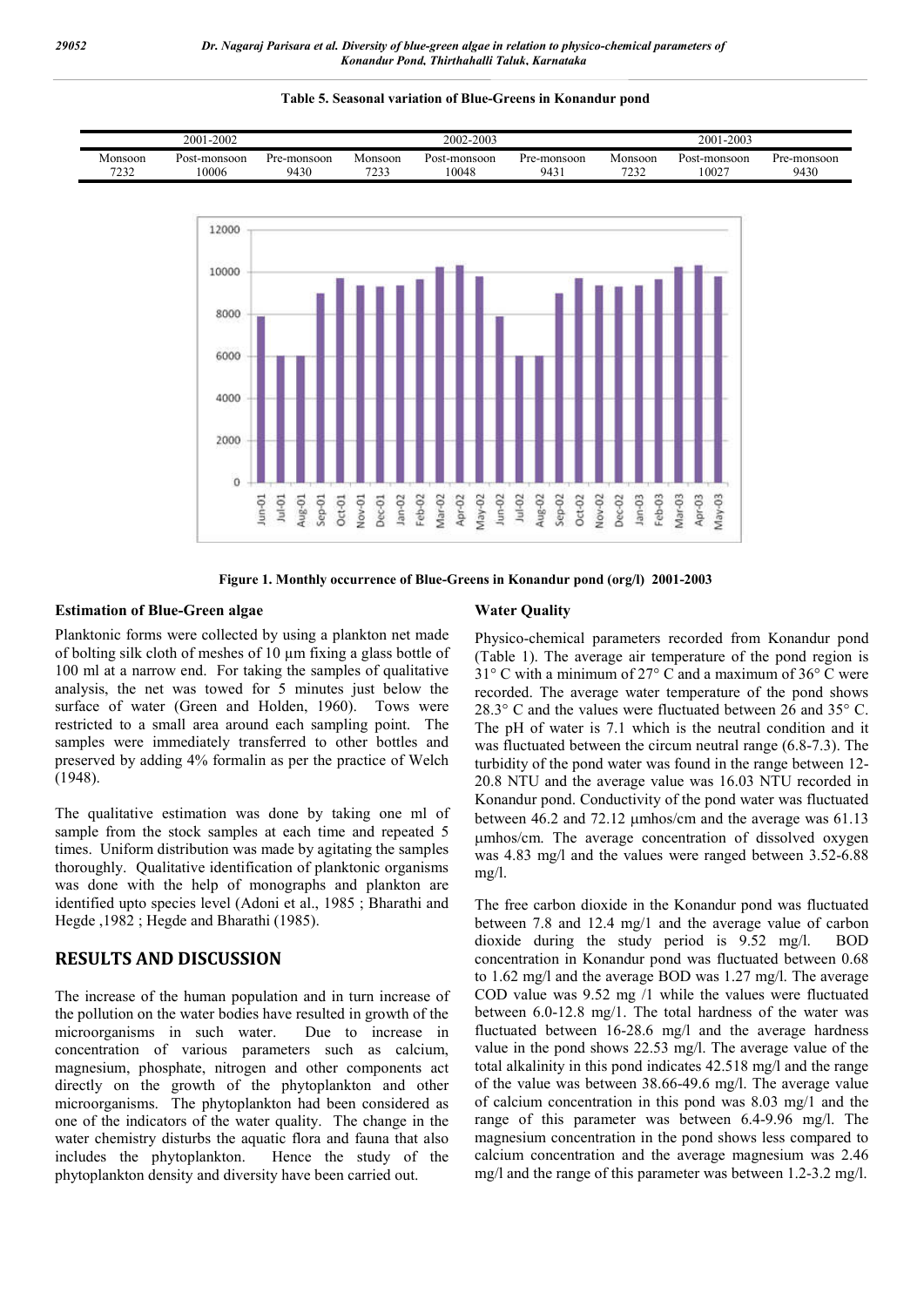The average sulphate concentration shows 6.55 mg/1 and the range of the sulphate from this pond was between 3.6-9.3 mg/l. The average chloride concentration was 12.83 mg/1 and the range of this parameter was between 10-17.6 mg/l. The ammonical nitrogen was 1.22 mg/land the range of this parameter was between 0.6-2.1 mg/l. The nitrate nitrogen of the pond water was fluctuated between 0.12-1.5 mg/l and its average value 0.816 mg/1 recorded. The concentration of the phosphate in the study pond was fluctuated between 0.12-1.6 mg/l and the average value was 0.85 mg/l. The total dissolved solids recorded in this pond and the average value was 55.32 mg/1 and the range of the parameter was found between 48.0- 64.2 mg/l ( Table 1 ).

The seasonal variation of the parameters was represented in Table 2. In this table the two years data was represented separately .Among air and water temperatures in 2001-02 slightly high temperature was found in Konandur pond (Table 2). The pH values showed no greater variations among the seasons as well among the years. A little variation among seasons and through out the study period as found in all the parameters .All other parameters exhibited no significant differences among the comparison of the values. In the light of standard of water quality recommended by BIS (Table 3), the pond water should be used for drinking and cooking after proper treatment. In order to maintain the health of the tank with respect to water quality it is essential that authorities should take immediate step on the following points.

- Washing of clothes and vehicles should be prevented.
- Awareness should be created regarding the impact of water pollution on the human health.
- People should be advised at least to boil the water to disinfect the pathogens before using the water for drinking purpose.

## **Distribution of Blue-green Algae**

#### **Periodicity**

A total of 14 species of Blue-Green algae belonging to 10 genera were recorded of which *Gleocapsa* consists of 3 species followed by *Nostoc* and *Oscillatoria* with 2 species respectively. Distribution and monthly occurrence of the Blue-Greens is presented in Table 4 and Figure 1. Table 5 represents the seasonal variation of the Blue-Green algae in Konandur pond. In this water body, the density of the phytoplankton was observed highest in pre-monsoon compared to other seasons (Table 5). Mahadev and Hosmani (2004, 2005) have studied the community structure of cyanophyceae in two polluted lakes of Mysore city. Amit Kumar and Radha Sahu (2012) studied the ecology of the sewage stabilization pond of HEC area, Hatia, Ranchi to determine the occurrence and abundance of cyanobacteria in relation to physicochemical characteristics of sewage pond. The Blue-Green algal diversity of this pond can be used as biomonitor of water quality. From the present findings, it is clear that Konandur pond water is most favourable for the formation of algae. The chief factors controlling the cyanophyceae in water are temperature,  $p<sup>H</sup>$ , dissolved oxygen, carbon dioxide and phosphate (Singh, 1960). Munawar (1970) reported that cyanophyceae occur more in waters rich in calcium and dissolved organic matter.

The present study has revealed that  $p<sup>H</sup>$  of the water was neutral in nature at Konandur pond. Stevenson and White (1995), Gopinath (1995) and Niranjana (1996) opined that higher phosphate content supports luxuriant growth of cyanophyceae members. In the present study, the concentration of phosphate was more (average 0.85 mg/l) which harboured good number of blue greens.

#### **Conclusion**

The study assessed the evolution of water quality in pond water of Konandur pond, of Theerthahalli taluk, Karnataka. In this present investigation it was found that the maximum and minimum parameters were not at the level of pollution. The algal diversity of this pond can be used as biomonitor of water quality of the area. Thus, it is clear that Konandur pond water is favourable for the formation of Blue-green algae.

## **REFERENCES**

- Adoni, A.D., Gunwant Joshi, Kartik ghosh, Chourasia, S.K., Vaishya, A.K., Manoj yadav and Verma, H.G. 1985. Work book on Limnology. Prathiba publishers, Sagar, India.
- Amit Kumar and Radha Sahu. 2012. Ecological studies of cyanobacteria in sewage pond of H.E.C industrial area, Ranchi, India. Bioscience Discovery, 3(1):73-78.
- APHA, 1998. Standard Methods for the Examination of Water and Waste Water, 20th ed. Public Health Association, Washington, D.C.
- Bharati, S.G. and Hegde, G.R. 1982. Desmids from Karnataka State and Goa part III. Genus *Cosmarium corda. Nova Hedwigia. Band* XXXVI*. Braunschweig* : 733-757.
- BIS: 3025. 1993. Methods of sampling and Test (Physical and Chemical) for water and waste water, Ist Revision, 1- 2.
- Chellapa, S. L. and Chellapa, N. T. 2004. Fresh water phytoplankton assemblage and the blooms of toxic Cyanophyceae of Campo Grande reservoir of Rio Crande do North State of Brazil, Indian. *Hydrobiology*. 7:151- 177.
- Desikachary, T. V. 1959. Cyanophyta ICAR New Delhi Studies on the algal flora of kole lands in Thrissure District, Kerala.
- Gopinath, K. 1995. Ecological studies on the Hemavathi river basin. Ph.D. Thesis. University of Mysore, Mysore: 250.
- Green, J. and Holden, M.J. 1960. The hydrology and plankton of the river Sokoto. *J. Anim. Ecol.,* 29: 65-84.
- Gupta, G. and Kulkarni, P. (2014). Fresh water cyanophycean algae from Durg and Rajnandgaon dist. (C.G.), In dia. *International Journal of Science and Research*. 3 (8): 1337-1341.
- Hegde, G.R. and Bharati, S.G. 1985. Comparative phytoplankton ecology of fresh water ponds and lakes of Dharwad, Karnataka state, India. *Proc. Nat. Symp. Pure*  and *Appl. Limnology.* (Ed. Adoni, A.D.). *Bull. Bot. Soc. Sagar*. 32 : 24-39.
- Mahadev J and SP Hosmani, 2004. Community structure of cyanobacteria in two polluted lakes of Mysore city. *Nat. Environ. Pollut. Tech.,* 3:523-526
- Mahadev, J. and Hosmani, S.P. 2005. Algae for bimonitoring of organic pollution in two lakes of Mysore city. *Nat. Environ. Pollut., Tech.,* 4:97-99